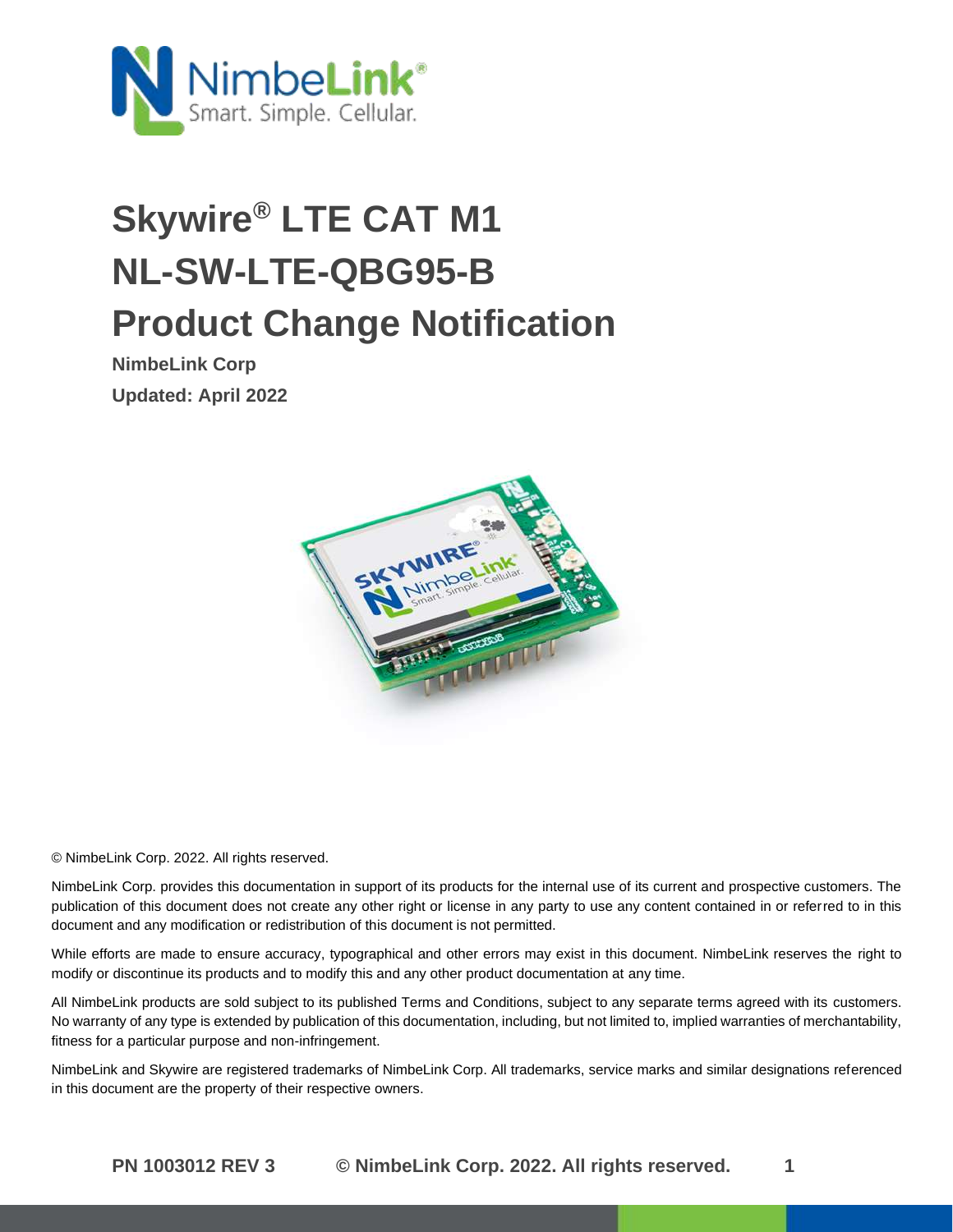#### <span id="page-1-0"></span>**Table of Contents**

| <b>Table of Contents</b> |                              | 2 |
|--------------------------|------------------------------|---|
|                          | 1. Introduction              | 3 |
|                          | 2. Migration Overview        | 3 |
|                          | 3. Contact                   | 4 |
| 4.                       | Document Version Information | 5 |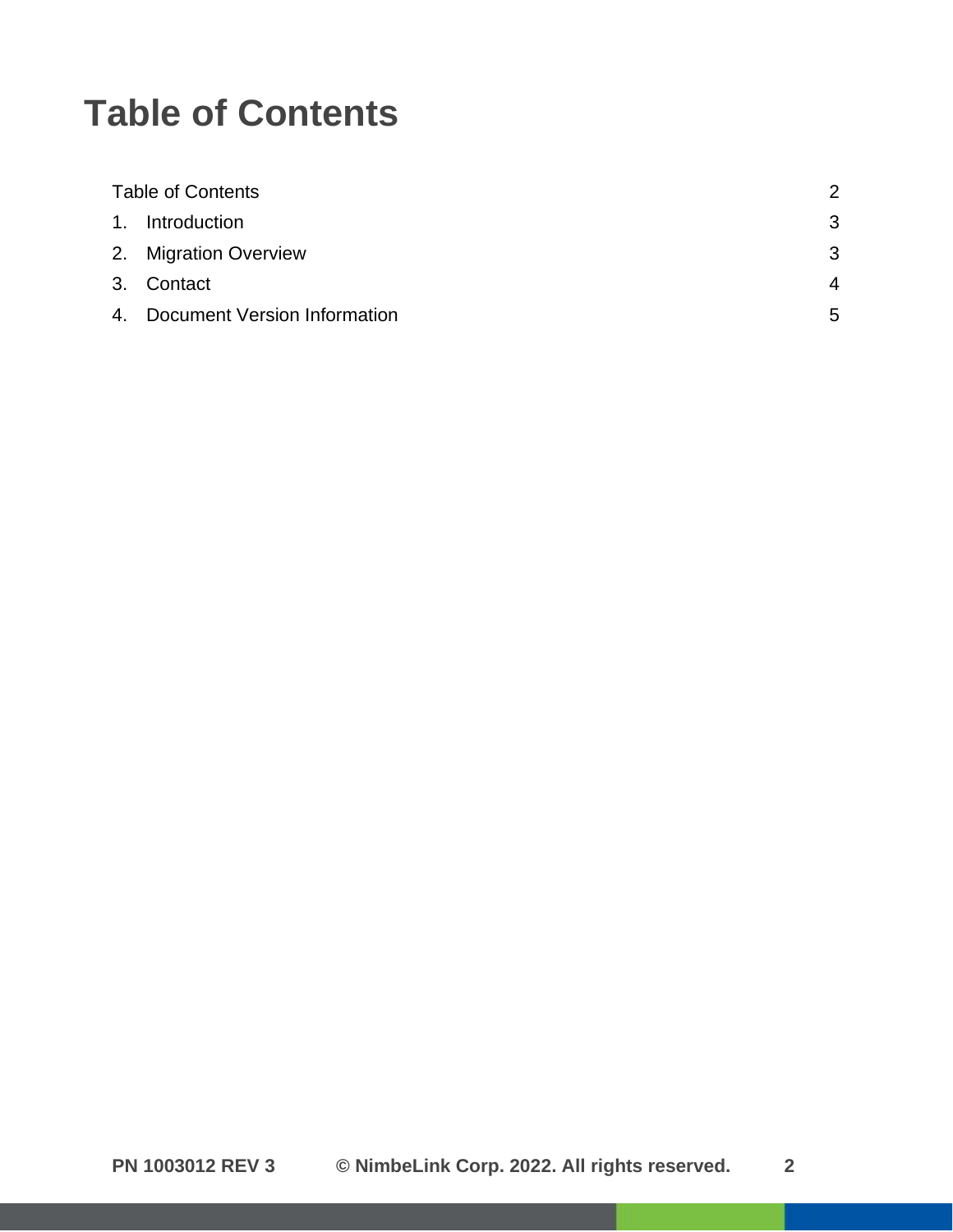## <span id="page-2-0"></span>**1. Introduction**

Over their lifetime, Skywire® modems may incur several hardware and firmware updates provided by cellular module manufacturers. These updates improve communication, fix bugs, and add features to the module and resulting modem functionality. NimbeLink will stay current with the latest supplier releases. It is recommended that customers also test and apply these new versions when they become available.

The NL-SW-LTE-QBG95-B Skywire modem, which has firmware version BG95M3LAR02A03\_01.009.01.009, is being replaced by the NL-SW-LTE-QBG95-C Skywire modem which includes both hardware and firmware updates.

The hardware update adds suppliers to Quectel' s approved vendors list for subcomponents within the cellular module. These components Do not materialy impact the functionality of the module or the resulting Skywire Modem.

The new firmware version is: BG95M3LAR02A03\_01.014.01.014. This new firmware is aligned to all future version of the NL-SW-Lte-QBG95-C modems

NimbeLink recommends that customers begin testing and plan to transition to the NL-SW-LTE-QBG95-C part number. The NL-SW-LTE-QBG95-B will still be available on a limited basis. The NL-SW-LTE-QBG95-C is now the recommended modem for longterm production.

### <span id="page-2-1"></span>**2. Migration Overview**

All new orders should use part number NL-SW-LTE-QBG95-C which is specific to the newest version of firmware, BG95M3LAR02A03\_01.014.01.014.

Updated documentation for firmware version BG95M3LAR02A03\_01.014.01.014 can be found on the product page here:

<https://nimbelink.com/products/quectel-bg95-4g-lte-m-embedded-modem/>

Customers with existing NL-SW-LTE-QBG95 and NL-SW-LTE-QBG95-B parts can upgrade to the NL-SW-LTE-QBG95-C firmware using the firmware update procedure outlined in the Firmware Update application notes here:

[NL-SW-LTE-QBG95 Windows Firmware Update Guide](https://nimbelink.com/Documentation/Skywire/4G_LTE_Cat_M1_Quectel/1002538_NL-SW-LTE-QBG95_Windows_Firmware_Update.pdf)

[NL-SW-LTE-QBG95 FOTA Guide](https://nimbelink.com/Documentation/Skywire/4G_LTE_Cat_M1_Quectel/1002298_NL-SW-LTE-QBG9x_FOTA-Guide.pdf)

Customers can use the new FW on the older HW versions of the BG95.

All New orders should be placed on the NL-SW-LTE-QBG95-C for deliveries starting in H2 of 2022.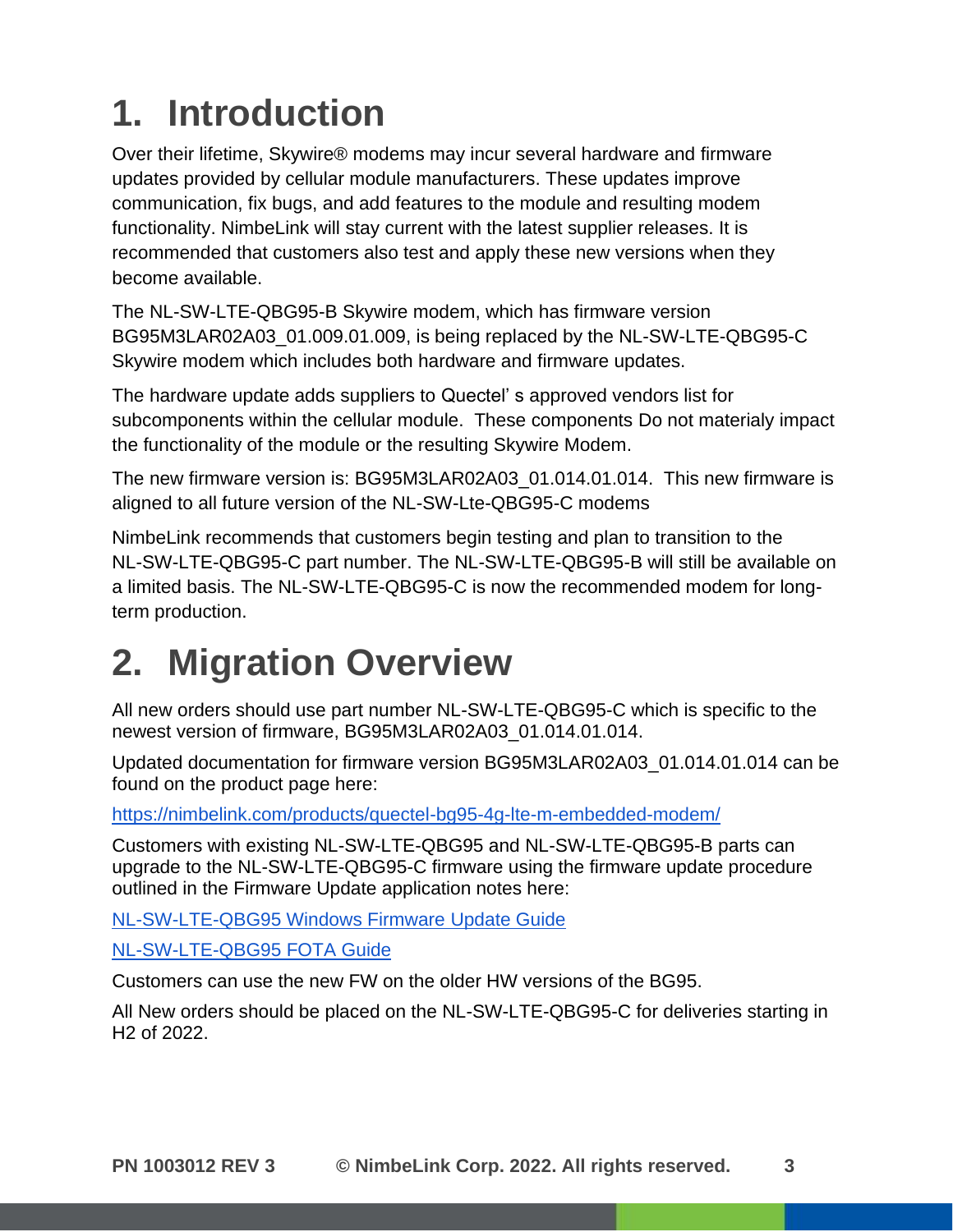### <span id="page-3-0"></span>**3. Contact**

For further information please contact NimbeLink at:

[sales@nimbelink.com](mailto:sales@nimbelink.com)